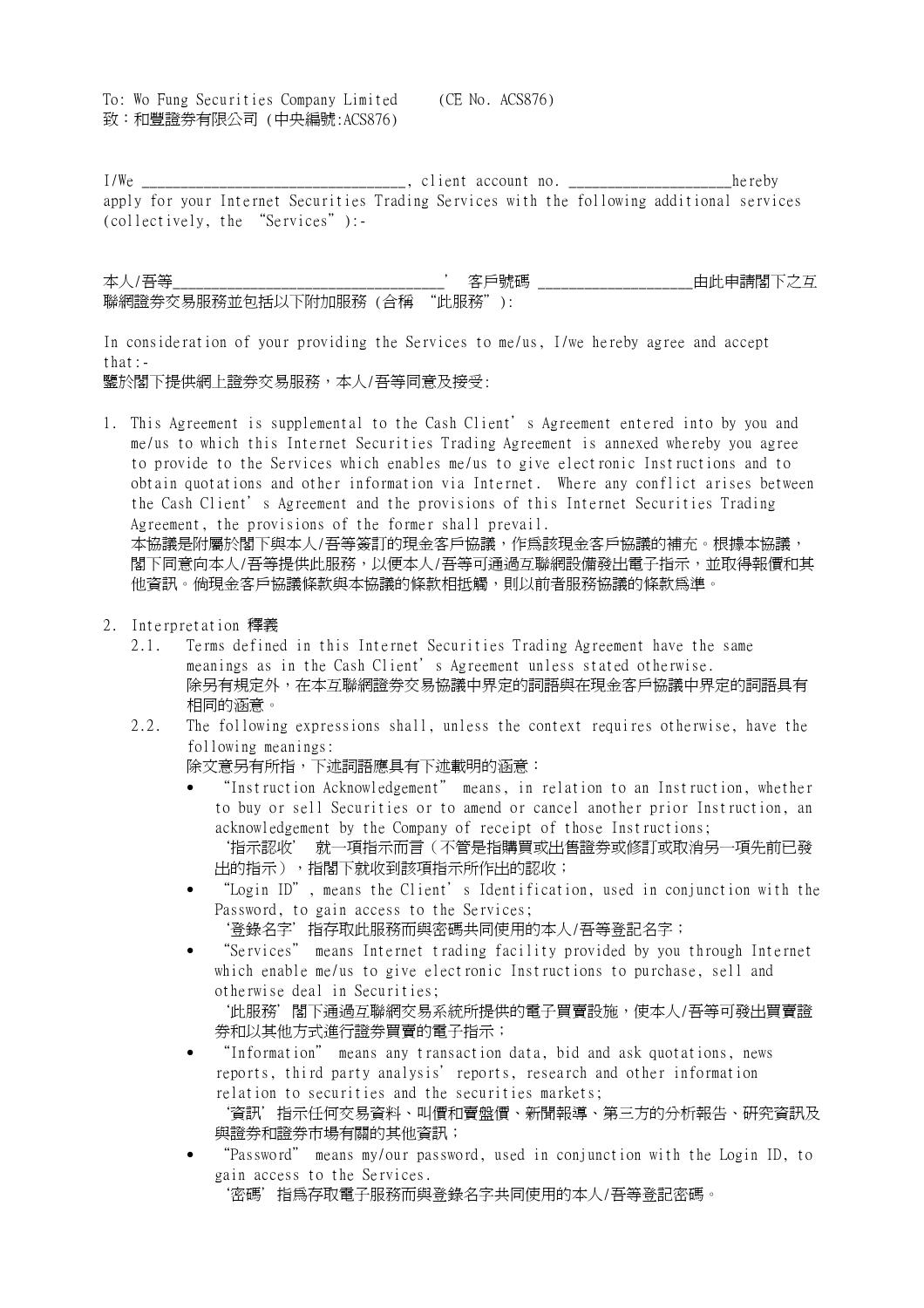- 2.3. References to `Instructions" in the Cash Client's Agreement is deemed to include such electronic instructions given by means of the Services. 在現金客戶協議中,凡'指示'者均視其包括按此服務協議中所發出的電子指示。
- 3. The Services are for my/our sole and exclusive use and I/we shall use the Services only in accordance with this Agreement and the Cash Client's Agreement. At no time and under no circumstances shall I/we disclose the user identification code (the 'User ID') and/or the password (the 'Password') of the Services to any other person. 此服務僅供本人/吾等獨家使用。在任何時候及情況下,本人/吾等均不得向任何其他人士透露使用者 名稱及/或密碼。
- 4. I/We shall be fully responsible for any accidental or unauthorized disclosure of the User ID and/or the Password to any other person and shall bear the risks of the User ID and/or the Password being used by unauthorized persons or for unauthorized purposes. 若使用者名稱及/或密碼在任何無意或未經授權的情況下為其他人士所知悉,本人/吾等須負全責;使 用者名稱及/或密碼被未經授權人士使用或被用於未經授權用途的風險,亦須由本人/吾等承擔。
- 5. Any instruction given in connection with the Services by quoting the User ID and the Password of mine/ours, once given, may not be rescinded or withdrawn without your consent. All such instructions given, as understood and acted on by you in good faith, shall be irrevocable and binding on me/us whether given by me/us or by any other person purporting to be me/us. You shall be under no duty to verify the identity or authority of the person giving any such instruction or the authenticity of such instruction apart from verifying the User ID and the Password. 經引用使用者名稱及密碼之任何與此服務有關的指示,一經發出後,如未經閣下同意,一概不得取消

或撤回。所有此等已發出的指示,不論由本人/吾等或聲稱爲本人/吾等的任何其他人士發出,經閣下 按其誠信理解並予以執行後,即不可撤回,且對本人/吾等有約束力。除核證本人/吾等的使用者名稱 及密碼外,閣下並無任何責任,核證任何此等指示的人士的身分,或核證此等指示的真確性。

- 6. I/We shall be fully liable and responsible for all consequences arising from or in connection with use of the Services and/or access to any information or report or any other information as a result of such use by me/us or any other person whether or not authorized. 本人/吾等或任何其他人士(不論經授權與否)使用此服務及/或因使用此服務而獲得任何資訊或報告 或其他資料而產生或與其有關的後果,本人/吾等須承擔全部責任。
- 7. Data held by you relating to me/us will be kept confidential but you may provide such information to any agent, contractor or third party service provider who provides administrative, telecommunications, computer or other services in connection with the operation of the Services. 閣下會對其持有本人/吾等的資料保密,但閣下可能會把該等資料提供給任何代理人、承包人、或向 閣下提供行政、電訊、電腦或其他與此服務運作有關的第三方服務供應者。
- 8. You reserve the right to charge fees in relation to the use and/or termination of the Services and to revise such fees. You shall determine and give reasonable notice to me/us the rate of any fee from time to time before they become effective which shall be binding on me/us if I/we continue to maintain or use the Services on or after the effective date. Fees may be collected from me/us in such manner and at such intervals as you may specify. 閣下有權就此服務的使用及/或終止使用收取費用,以及調整該等收費。閣下將不時就各類費用釐訂

收費率,並在生效前的合理時間向本人/吾等發出通知;如本人/吾等於該等收費率生效日期當日或其 後繼續保留或使用此服務,則該等收費率即對本人/吾等具有約束力。閣下可指定向本人/吾等收費的 方式及周期。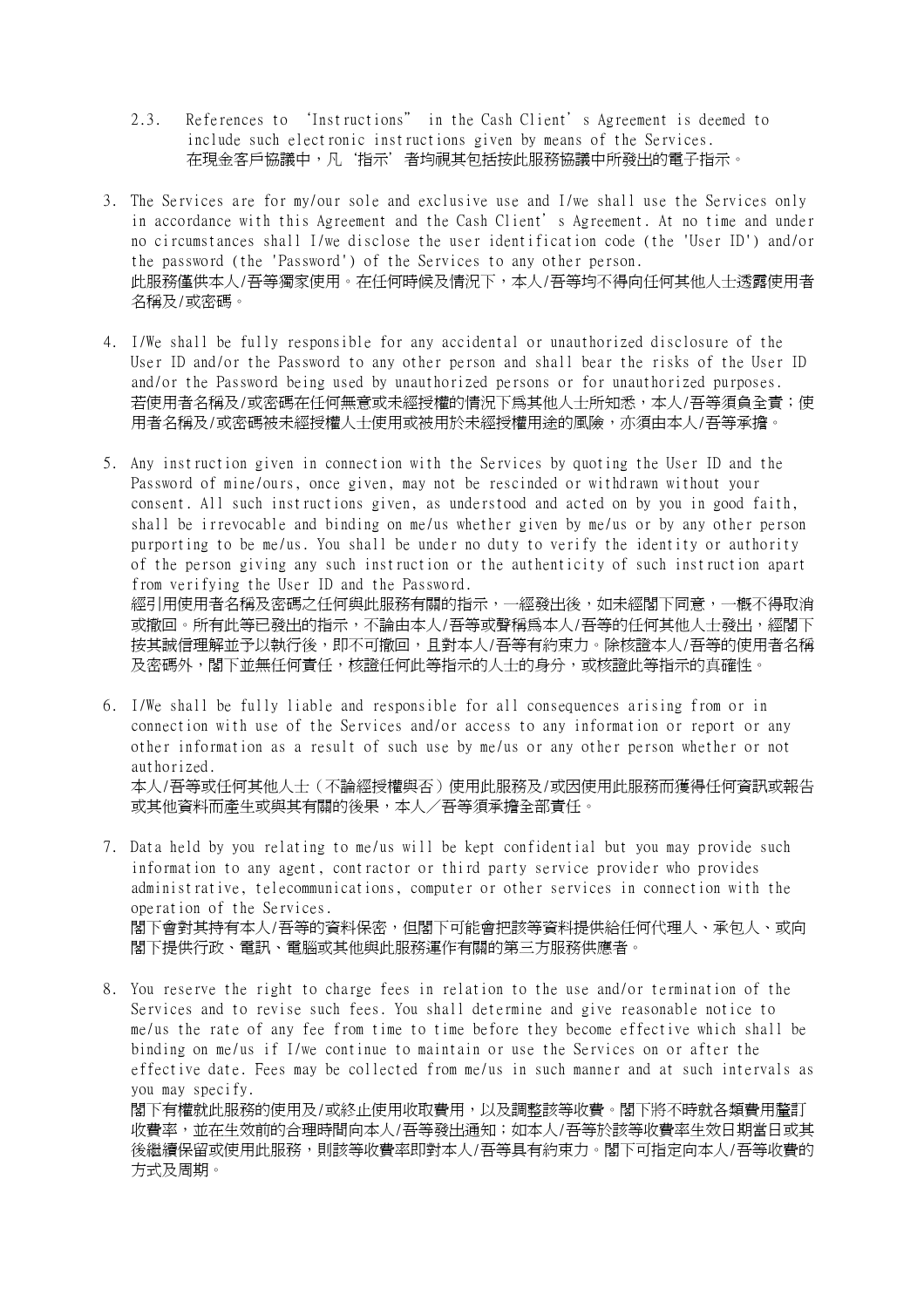9. Risk Disclosure Statement 風險披露聲明

I/We acknowledge and accept the use of Services described below: 本人/吾等承認並接受使用此服務須承擔下述風險:

- 9.1. Before using the on-line trading services of Wo Fung Securities Company Limited, I fully understand the risks of internet on-line trading, I accept and agree to the disclaimer of Wo Fung Securities listed on the website. 連線至和豐證券有限公司之網上交易服務操作前,本人/吾等清楚了解網上交易之風險,並接 受及同意和豐證券有限公司在網站內所列之免責聲明。
- 9.2. If I/we effect transactions via the Services, it will be exposed to risks associated with the Services and Internet System including the failure of hardware and software, and that result of any system failure may be that my/our order is either not executed according to my/our instructions or is not executed at all. 若本人/吾等通過此服務進行交易,本人/吾等須承擔與互聯網有關服務系統有關的風險,其

中包括硬件和軟件故障,因任何系統發生故障而導致未能根據本人/吾等的指示執行其買賣 盤,或未能完全執行其買賣盤。

- 9.3. All electronic channel and internet is, due to unpredictable traffic congestion and other reason, an inherently unreliable medium of communication and that such unreliability is beyond your control. I /We acknowledge that, as a result of such unreliability, there are security risks and risks of failure or delay in the transmission and receipt of instructions and other information and that this may result in influence on integrity and privacy of data, failure or delay in the execution of instructions and/or the execution of instructions at prices different from those prevailing at the time the instructions were given. 由於通訊擠塞及其他原因,任何電子渠道和互聯網屬不可靠通訊媒體,而此不可靠本質並非 閣下所能控制。本人/吾等確認由於有此不可靠本質,在傳送及接收指令及其他通訊時會存在 保安風險及無法傳送及接收以及延誤風險,影響資料的完整性和私隱性,或導致無法或延誤 執行指令及/或執行指令時之價位有別於指令發出時之價位。
- 9.4. I/We acknowledge and agree that there are risks of interception of instructions as well as of misunderstanding or errors in any communication and that such risks shall be absolutely borne by me/us. In addition, I/we acknowledge and agree that it is not usually possible to cancel an instruction after it has been given. 本人/吾等確認及同意,在任何通訊中均存在指令遭人截取、誤解或出錯之風險,而此等風險 須由本人/吾等全部承擔。再者 本人/吾等確認及同意指令一經發出,通常不能撤消。
- 9.5. All online quoted data and information provided by you or any other third party is for reference purpose only and you shall not be liable for any inaccuracy thereof or any loss and damages whatsoever me/us in reliance thereon. 所有閣下及/或其他第三者於網上所報數據及資料只屬參考性質,閣下不會就其準確性或本人 /吾等對之依賴而產生之任何損失及損害承擔任何責任。
- 10. Provision of Information 資訊條文
	- 10.1. The Information is your property, the Information Providers or others and is protected by copyright. I/We shall not use the Information or any part thereof other than for its own use or in the ordinary course of its own business. 資訊屬閣下、資訊提供者或其他人士的財產,且受版權保護。本人/吾等除自用或在自己業務 的正常過程中使用資訊外,不得在其他方面使用資訊或其任何部分。
	- 10.2. I/We agree not to: 本人/吾等同意:
		- reproduce retransmit, disseminate, sell, distribute, publish, broadcast, circulate or commercially exploit the Information for any illegal purposes or in any manner without the express written your consent and the relevant Information Provider(s); 未經閣下及有關資訊提供者事先以書面方式明確表示同意,不會複製、再傳遞、傳播、出 售、分發、發佈、廣播、傳閱或在商業上利用資訊作非法用途;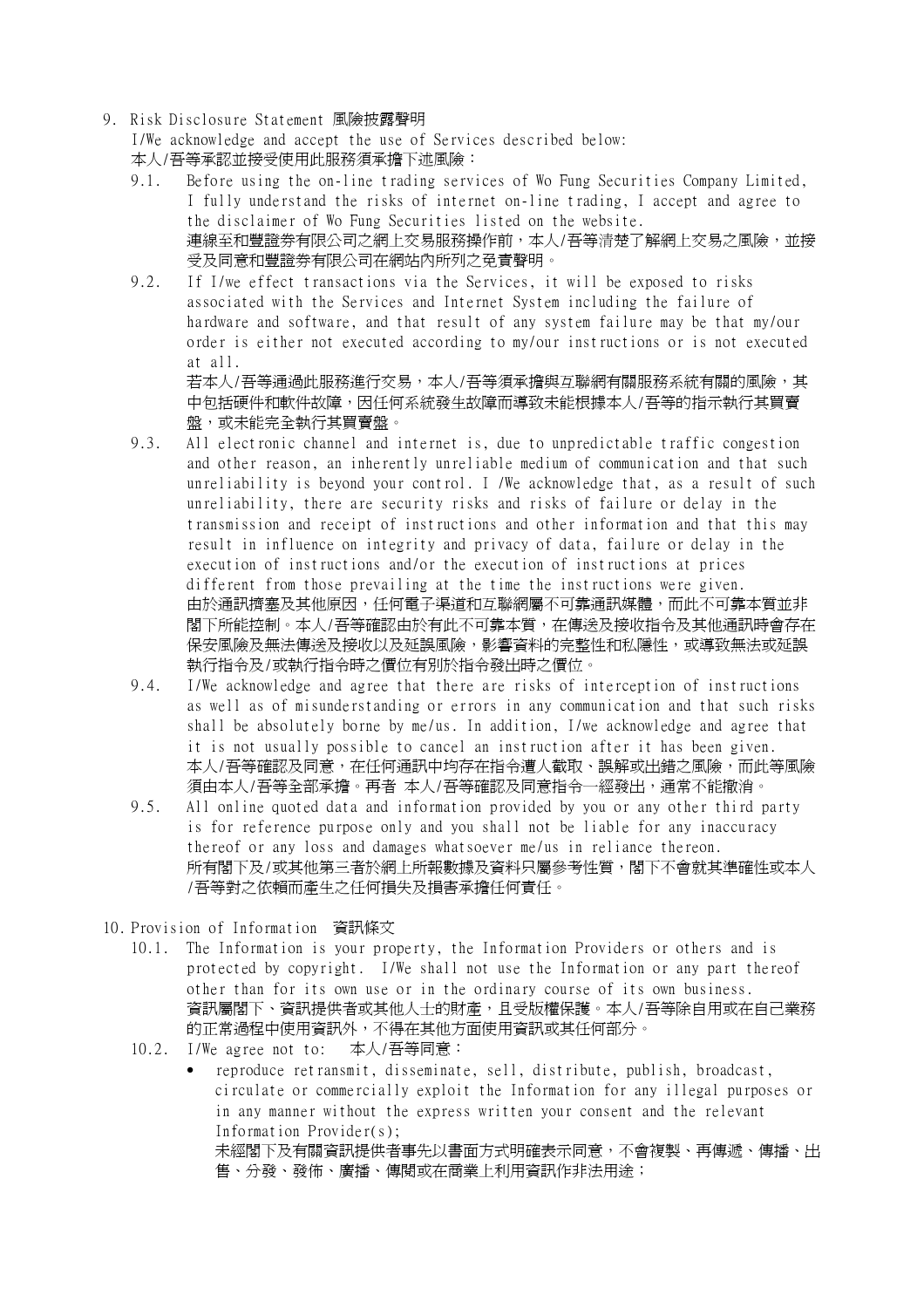- use the Information for any unlawful purpose; 不會就任何非法目的使用資訊;
- use the information or any part thereof to establish, maintain or provide or to assist in establishing, maintaining or providing a trading floor or dealing service for trading securities listed in the SEHK; and 不會將資訊或其任何部分用於設立、維持或提供或協助設立、維持或提供買賣場地或買賣 服務,以便買賣在香港聯交所上市的證券;及
- disseminate the Information to third parties. 不會向第三方傳播資訊。
- 10.3. I/We agree to comply with reasonable written requests by you to protect the Information Providers' and your respective rights in the Information and the Services. 本人/吾等同意遵守閣下以書面發出的合理要求,以保障資訊提供者和閣下在資訊及獲電子服 務中的有關福利。
- 10.4. I/We shall comply with such reasonable requests as the Company may give from time concerning permitted use of the Information. 本人/吾等應遵守閣下不時就批准使用資訊而合理地發出的指示。
- 11. Intellectual Property Rights 知識產權
	- 11.1. I/We acknowledge that the Services; and the software comprised in it, is proprietary to you. I/We warrant and undertake that I/we shall not, and shall not attempt to, tamper with, modify, decompile, reverse engineer or otherwise after in any way, and shall not attempt to fain unauthorized access to, any part of the Services or any of the software comprised in it. I/We agree that you shall be entitled to terminate this Internet Securities Trading Agreement if at any time I/we breach, or if you at any time reasonably suspects that I/we have breached, this warranty and undertaking. 本人/吾等確認,此服務和其中包含的軟件屬閣下專有財產。本人/吾等保證並承諾,其不應 且不應試圖纂改、更改、取消編纂、逆轉設計或以其他方式更改電子服務的任何部分或其中 包含的任何軟件,亦不應在未獲批准的情況下試圖存取電子服務的任何部分或其中包含的任 何軟件。本人/吾等同意,若本人/吾等在任何時候違反本保證和承諾,或閣下在任何時候合
	- 理地懷疑本人/吾等已違反本保證和承諾,閣下有權終止本互聯網證券交易協議。 11.2. I/We acknowledge that the Information or market data made available to it through the Services may be proprietary to third Parties and I/we agree that I/we will not upload, post, reproduce or distribute any Information; software or other material protected by copyright or other intellectual property right (as well as rights of publicity and privacy) without first obtaining the permission of the owner of such rights. 本人/吾等確認其通過電子服務取得的資訊或市場資料可能是第三方專有資訊或資料。本人/

吾等同意,除非事先取得此等權利的擁有人的批准,本人/吾等不會上載、錄製、複製或分發 受版權或其他知識產權(以及宣傳和私穩權)保護的任何資訊、軟件或其他材料。

- 12. Limitation of Liability and Indemnification 法律責任和彌償限制
	- 12.1. You, your Correspondent Agents and the Information Providers shall not be responsible for any losses, costs, expenses or liabilities suffered by me/us resulting from circumstances beyond your reasonable control including, without limitation: 對於本人/吾等在閣下不能合理地控制的情況下所招致的任何損失、費用、開支或責任,閣 下、其相關代理人及資訊提供者慨不負責。該等情況包括但不限於:
		- delays, failure or inaccuracies in transaction of communication to or from you through telephone, electronic or other systems that are not under our control; 在不受閣下控制之電話、電子或其他系統而延遲、未能或不準確地處理向閣下發出的或從 閣下收到的通訊;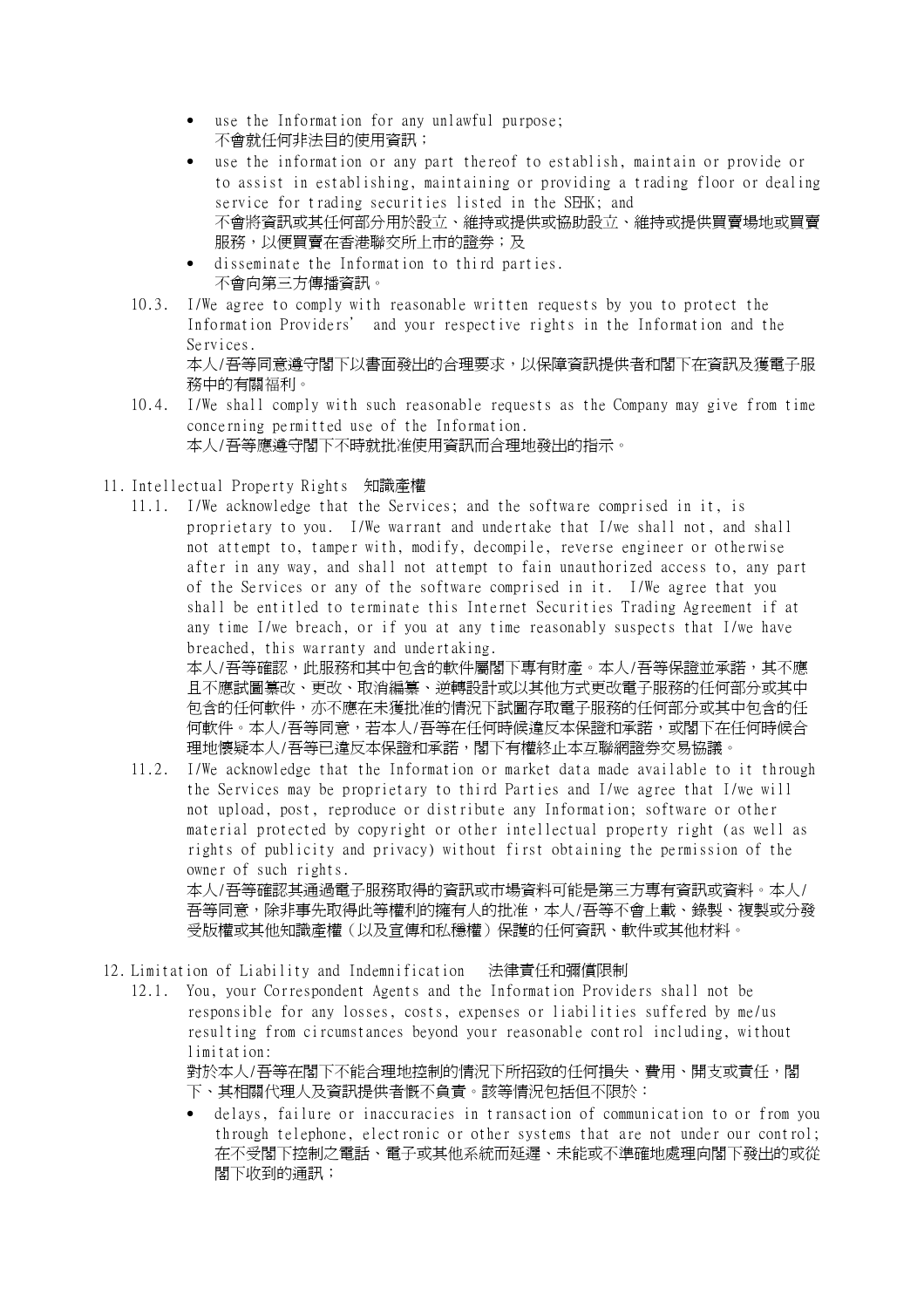- delays, inaccuracies or omissions in or unavailability of research, analysis, market data and other information prepared by third parties; 第三方所進行的研究和分析以及其已準備的市場資料及其他資訊有延誤、不準確或遺漏之 處,或其未能進行該等研究院和分析,及未能準備該等市場資料及其他資訊;
- unauthorized access to communication systems, including unauthorized use of mu/our access number(s), password(s) and/or account numbers; and 未經授權人通訊系統,包括未經授權使用本人/吾等的存取號碼、密碼及 / 或賬戶號碼; 及
- war or military government restriction, labor disputes or closure of or disruption to orderly trading on any market or exchange, severe weather conditions and acts of god. 戰爭或軍事行動、政府限制、勞資糾紛、任何市場或交易所關閉或其正常交易秩序中斷、 惡劣天氣狀況以及天災。
- 12.2. I/We shall indemnify you, any other person appointed by you and their respective officers and employees against all claims, liabilities, damages, losses, costs and expenses of any kind which may be incurred by you and/or any of them and all actions or proceedings which may be brought by or against you and/or any of them in connection with the provision of the Services and/or as a result of any default by me/us in the performance of these terms and conditions unless due to your and/or their negligence or willful default, and this indemnity shall continue despite the termination of these terms and conditions. 本人/吾等須就閣下、閣下委任的任何其他人士,及上述機構/人士的有關行政人員及僱員可 能招致的一切申索、債務、損害賠償、損失、法律費用及任何性質開支對閣下及/或該等機構 /人士作出彌償;並就閣下及/或該等機構/人士可能在與提供此服務有關連的情況下,及/或 由於本人/吾等在履行此等條款與細則時有任何失責而可能提出的任何法律訴訟或程序,或可 能遭受到的任何法律訴訟或程序作出彌償,但由於閣下、上述機構/人士的疏忽或故意失責而 招致者除外。是項彌償將於此等條款與細則終止生效後繼續維持有效。
- 13. Termination of Services 終止電子服務
	- 13.1. You reserve the right to terminate my/our access to the Services or any portion of them in your sole direction without notice and without limitation, for any reason whatsoever, including but not limited to the unauthorized use of my/our access number(s), password(s) and/or account number(s), breach of the Internet Securities Trading Agreement or the Cash Client's Agreement, discontinuance of your access to any information from any Information Provider or termination of one or more agreements between you and the Information Providers. 閣下保留可基於任何原因全權酌情決定終止本人/吾等存取電子服務或其他任何部分的權利, 而無須向本人/吾等發出通知及受到任何限制;該等原因包括但不限於未經授權使用本人/吾 等的存取號碼、密碼及 / 或賬戶號碼、違反本互聯網證券交易協議或現金客戶協議、閣下未 能繼續從任何資訊提供者取得任何資訊或閣下與資訊提供者所簽訂的一項或多項協議受到終 止。
	- 13.2. In the event of termination by you, the Information Providers and you shall have no liability to the Customer, provided, however, that if the termination is without cause you will refund the pro rata portion of any fee that may have been paid by me/us for the portion of the Services not furnished to me/us as of the date if such termination. 倘閣下終止此服務,資訊提供者及閣下對本人/吾等將不會負上任何法律責任;但若閣下在沒 有基於任何原因而終止電子服務,閣下將按比例向本人/吾等退回自作出該項終止日期起本人 /吾等可能已就未向其提供的某部份此服務所付出的任何費用。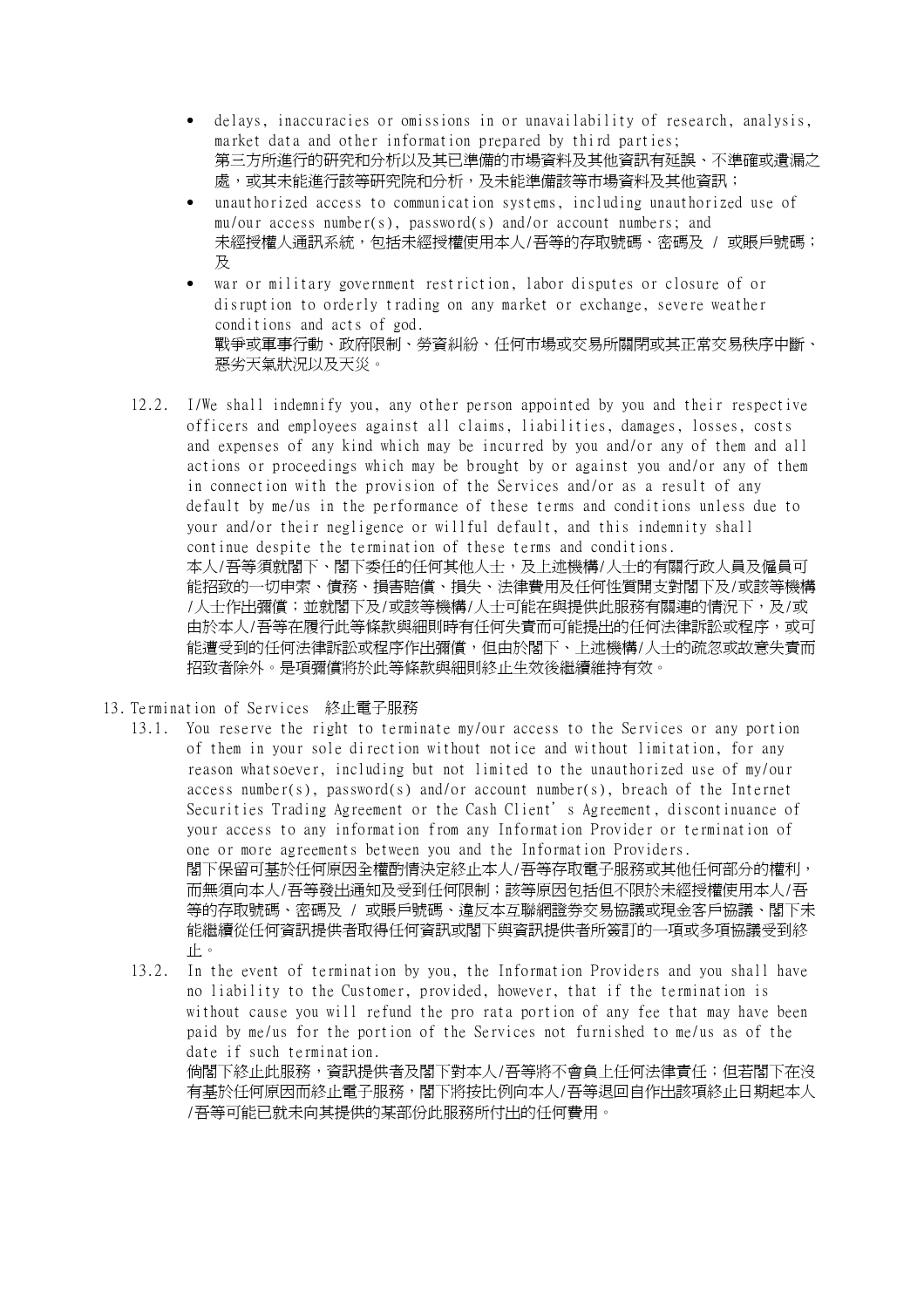- 14. General 一般事項
	- 14.1. In the event of any dispute between the parties, I/we agree that your records (including electronic records) shall prevail. 若雙方有任何異議,本人/吾等同意以閣下的紀錄(包括電子紀錄)爲準。
	- 14.2. The Services are only one of the order placing methods and I/we shall be bound by the Cash Client's Agreement between you and me/us for orders placing through the Services as if orders placing through ordinary methods. In addition, in case of discrepancies between the English and Chinese versions, the English version shall apply and prevail. 此服務只為其中一種指示買賣方法。本人/吾等以此種方法指示買賣將如同以常用方法指示買 賣般受現金客戶協議書約束。再者 中英文本如有異議,應以英文本為準。
	- 14.3. This Agreement shall be governed by and construed in accordance with the laws of Hong Kong SAR. The parties hereto hereby submit to the non-exclusive jurisdiction of the courts of Hong Kong SAR in relation to all matters arising from this Agreement. 本協議及根據本合約產生的所有權利、義務及責任均受香港特別行政區法律管轄,並按照香 港法解釋,本合約各方同意,將所有因本合約而產生之事宜交託非專屬司法權之香港法院管 轄。

本協議訂於 \_\_\_\_\_\_\_\_\_\_\_\_\_\_\_ 年 \_\_\_\_\_\_\_\_\_\_\_\_\_\_ 月 \_\_\_\_\_\_\_\_\_\_\_ 日

This AGREEMENT is made on the day of  $\Box$ ,

由 [客戶名稱/姓名] 簽署 SIGNED by [Name of Client]

客戶簽署/授權簽名/公司印章 Authorised Signature/Business Chop

見證人 in the presence of : 姓名 Name: 地址 Address : 職業 Occupation:

見證人簽名 Witness Signature

經由和豐證券有限公司確認及接受 Acknowledged and accepted by Wo Fung Securities Co. Ltd.

授權簽名/公司印章 Authorized Signature/Business Chop

My/Our email address for notifying the User ID and the Password:

本人/吾等之電郵地址以供通知使用者名稱及密碼: